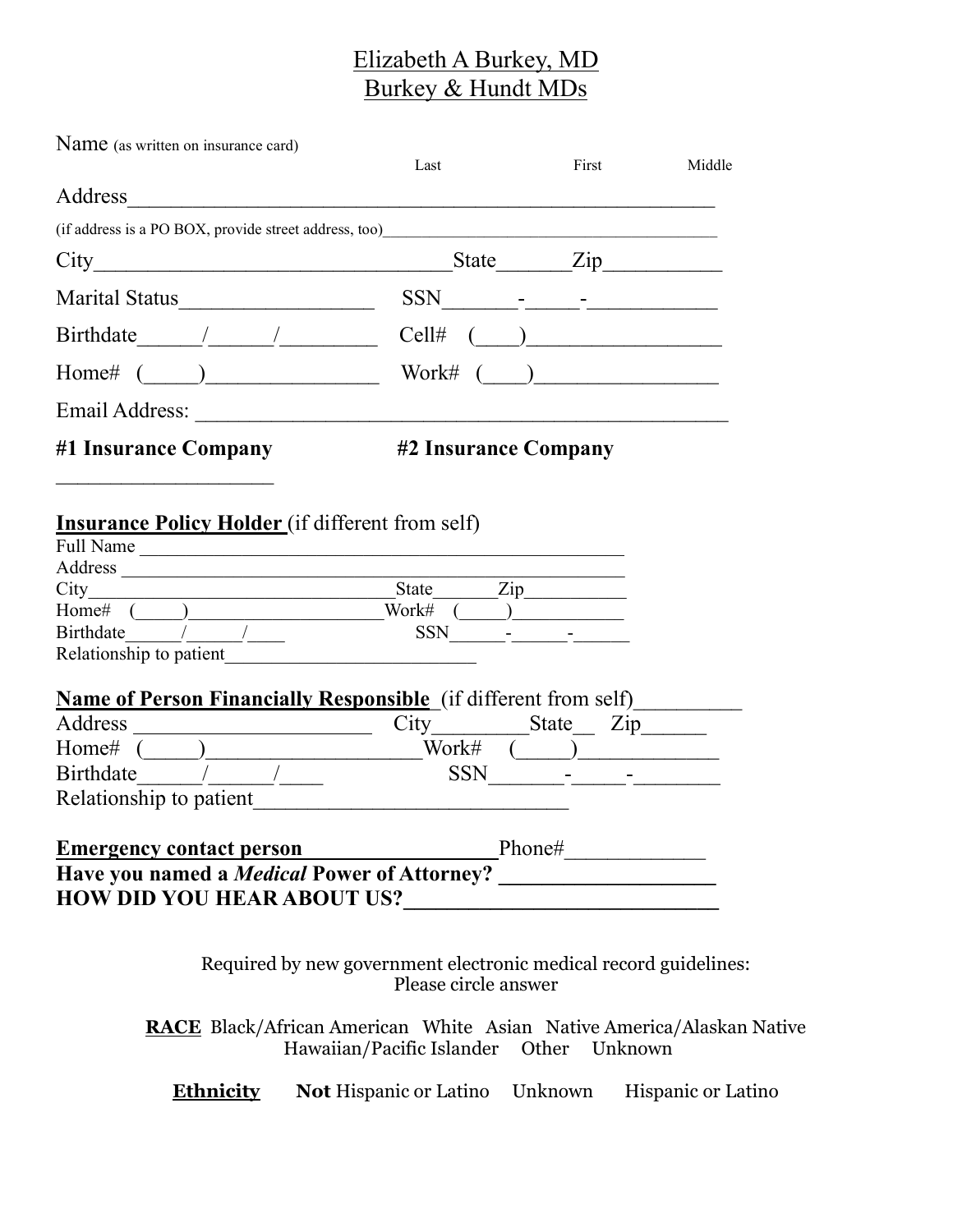## Elizabeth A Burkey, M.D. Burkey & Hundt MDs

### Consent for treatment and the assignment of benefits

I give my permission and consent for the treatment of \_\_\_\_\_\_\_\_\_\_\_\_. I request that payment of Medicare and other insurance benefits be made on my behalf to Williamsburg Family Physicians and authorize the release of medical information to requesting insurance companies or government agencies to determine these benefits. I understand that regardless of insurance coverage, payment for services rendered is my responsibility and I agree to pay all expenses incurred in the collection of delinquent accounts, including interest of 1.5% per month, court costs and attorney's fees. Payment of charges for non-covered services, for patient co-payments, and by patients without insurance coverage from companies with which we participate is required at the time of visit unless alternative arrangements are made in advance.

Patient or Guarantor Signature \_\_\_\_\_\_\_\_\_\_\_\_\_\_\_\_\_\_\_\_ Date \_\_\_\_\_\_\_\_\_\_\_\_\_\_\_\_\_\_\_\_\_\_\_

Relationship to Patient

Notice of deemed consent to HIV or Hepatitis B or C testing

A law was enacted in Virginia which authorizes Health Care Providers to test their patients for HIV antibodies or Hepatitis B or C viruses when the Health Care Provider is exposed to the body fluids of a patient in a manner which may transmit Human Immunodeficiency Virus (HIV or Hepatitis B or C viruses.) Pursuant to this law, in the event of such an exposure, you will be deemed to have consented to the release of the test results to the Health Care Provider who may have been exposed. However, you will be explained the test results and you will be given the opportunity to ask any questions you may have. The purpose of this is to inform you of the Virginia Law.

I have read the above and understand.

Patient or Guarantor Signature \_\_\_\_\_\_\_\_\_\_\_\_\_\_\_\_\_\_Date\_\_\_\_\_\_\_\_\_\_\_\_\_\_

Relationship to Patient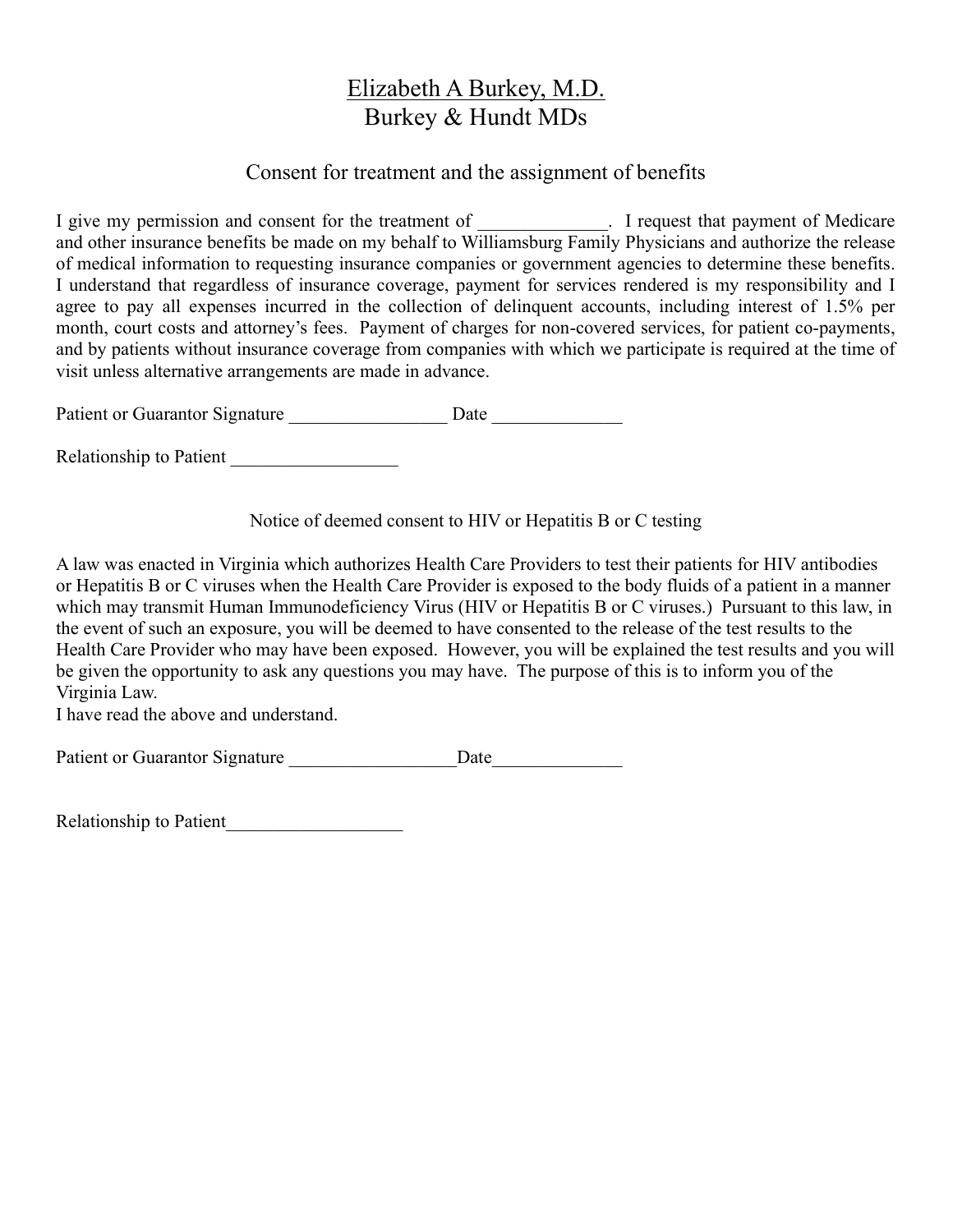#### Your Information, Your Rights, Our Responsibilities

This notice describes how medical information about you may be used and disclosed and how you can get access to this information. Read it carefully.

#### Your Rights

- 1. Your have a right to get an electronic or paper copy of your records. We will provide a copy or a summary of your health information, usually within 30 days of your request. We may charge a resonable, cost-based fee.
- 2. You can ask us to correct health information about you that you think is incorrect or incomplete. we may say, "no" to your request, but we will tell you why in writing within 60 days.
- 3. You can ask us to contact you in a specific way (for example home or office phone) or to send mail to a different address. We will say "yes" to all reasonable requests.
- 4. You can ask us not to use or share certain health information for treatment, payment or our operations. We are not required to agree to your request, and we may say "no" if it would affect your care. If you pay for a service or health care item out-of-pocket in full, you can ask us not to share that information for the purpose of payment or our operations with your healthcare insurer. We will say "yes" unless a law requires us to share the information.
- 5. You can ask for a list of the times we have shared your health information, who we shared it with and why, for six years prior to the date you ask. We will include all disclosures except those about treatment, payment and health care operations. We will provide one accounting a year for free but will charge a reasonable, cost-based fee if asked for another within 12 months.
- 6. You can ask for a paper copy of this notice at any time.
- 7. If you have given someone medical power-of-attorney or if someone is your legal guardian, that person can exercise your rights and make choices about your health information. We will make sure that this person has this authority and can act for you before we take any action.

#### Your Choices

- 1. You can ask us to share information with your family, close friends or others involved with your care.
- 2. You can tell us to share your information in a disaster relief situation.

#### Our Uses and Disclosures

- 1. We will never share your infomation for marketing purposes.
- 2. We can share your health information with other health professionals who are treating you.
- 3. We can use and share your health information to run our practice, improve your care, and contact you when necessary.
- 4. We use and share your health information to bill and get payment from your health insurance plans.
- 5. We can share health information about you for certain situations such as preventing disease; helping with product recalls; reporting adverse reactions to medications; reportng suspected abuse, neglect or domestic violence; and preventing or reducing a serious threat to anyone's health or safety.
- 6. We will share health information about you if state or federal law requires it, including with the Department of Health and Human Services if it wants to see that we are complying with federal privacy law.
- 7. We can share health information about you with organ procurement organizations if you are an organ donor.
- 8. We can share health information with a coroner, medical examiner, or funeral director when you die.
- 9. We can share health information about you for worker's compensation claims, for law enforcement purposes, with health oversight agences for activities authorized by law, for special government functions such as military and national security.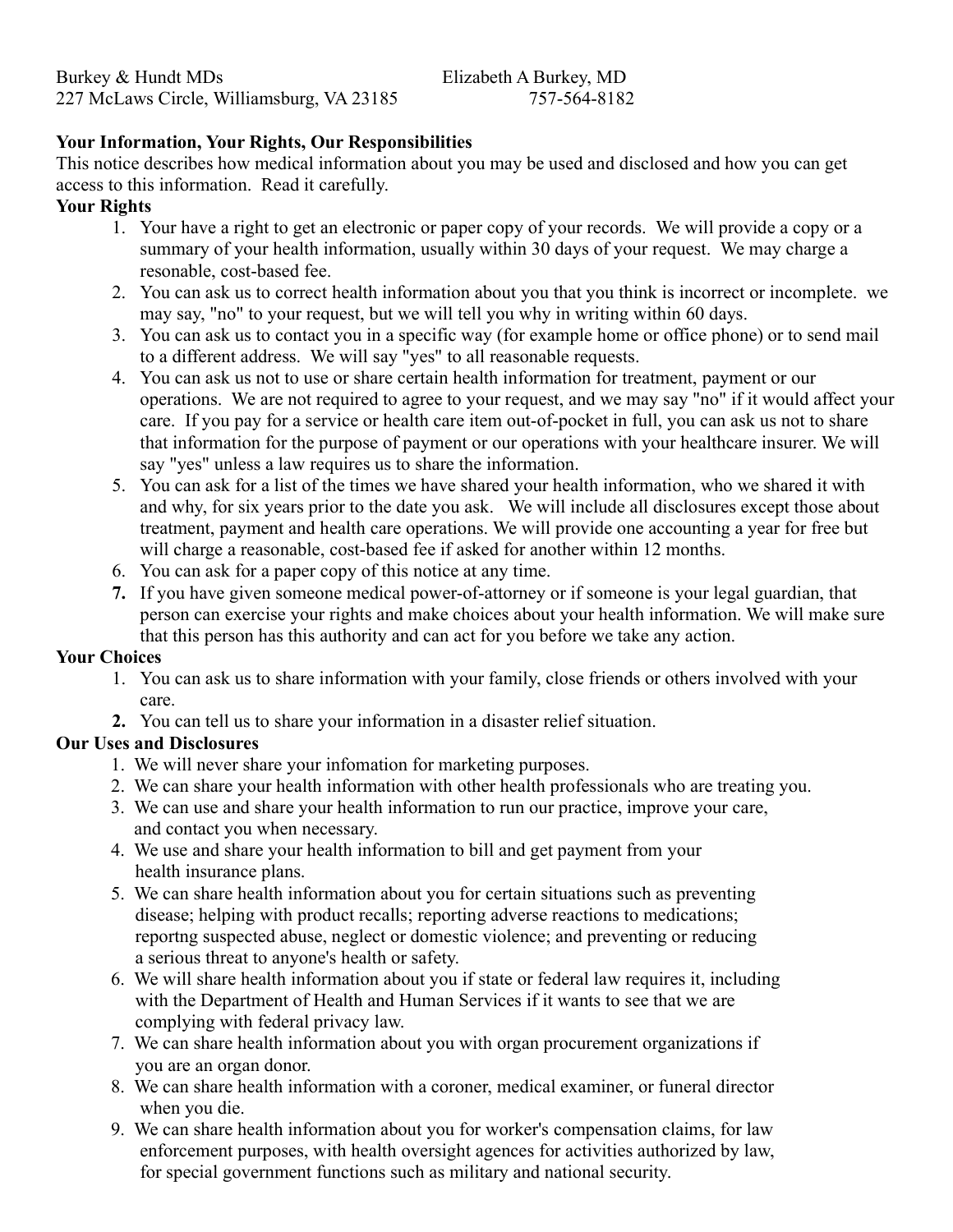10. We can share health information about you in response to court or legal actions, administrative order or in response to a subpoena.

We are required by law to maintain the privacy and security of your health information. We will let you know promptly if a breach occurs that may have compromised the privacy and security of your information. We must follow the duties and privacy practices described in this notice and give you a copy of it. We will not use or share your information other than as described here unless you tell us we can in writing. If you tell us we can, you can change your mind at any time. Let us know in writing if you change your mind.

If you feel that we have violated your rights you can complain by contacting the office at 227 McLaws Circle, Williamsburg, VA 23185 or phone:757-564-8182 or fax:757-564-0077. You can file a complaint with the U.S. Department of Health and Human Services Office for Civil Rights by sending a letter to 200 Independence Ave, S.W., Washington, DC 20201, calling 1-877-696-6775, or visiting www.hhs.gov/ocr/privacy/hipaa/complaints.

For more information see: www.hhs.gov/ocr/privacy/hipaa/understanding/consumers/noticepp.html

#### Changes to the Terms of This Notice

We can change the terms of this notice and the changes will apply to all information we have about you. The new notice will be available upon request and in our office.